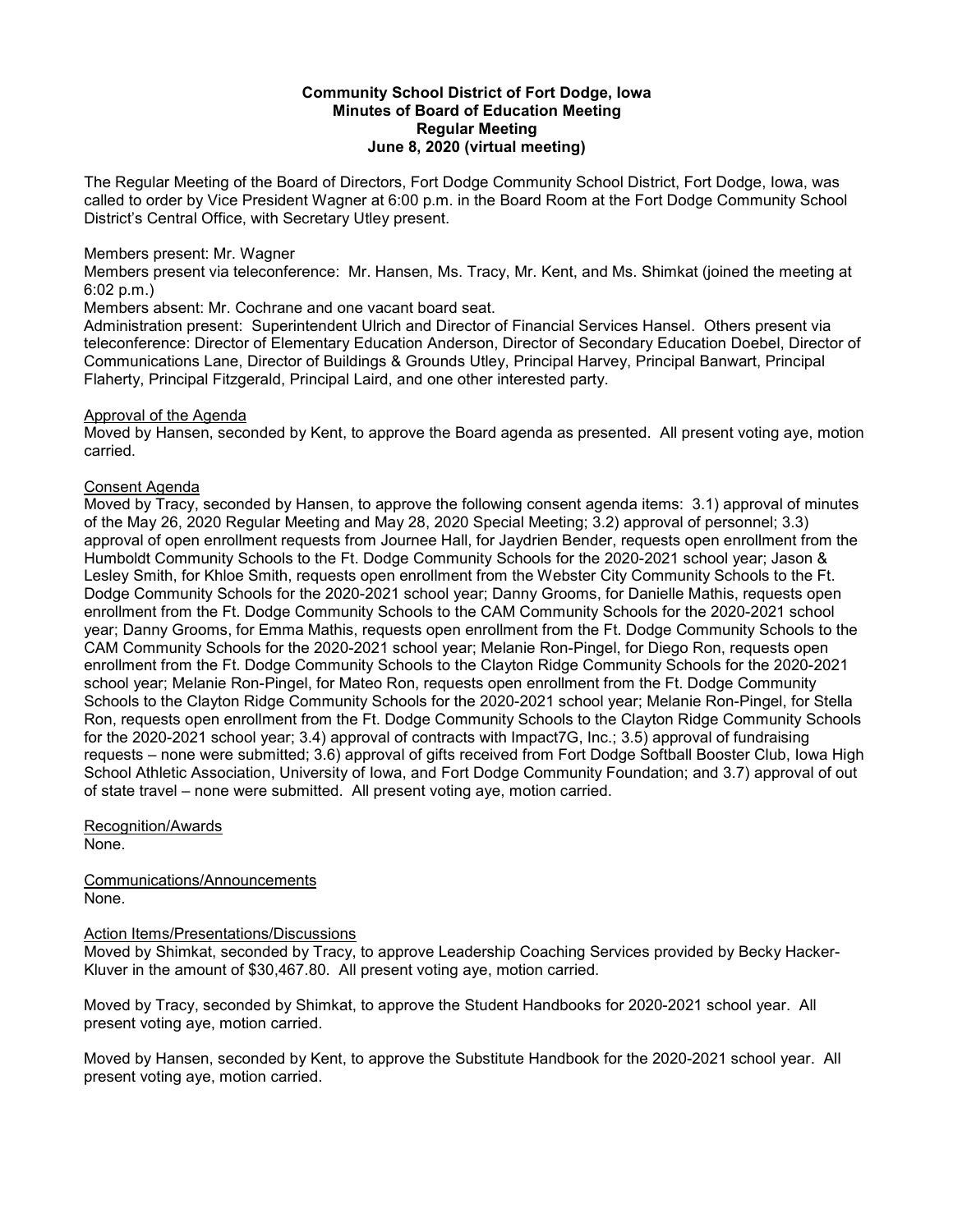Moved by Tracy, seconded by Shimkat, to approve Resolution 2020-16 for SAVE Fund Revenue and Physical Plant and Equipment Levy. On a roll call vote the following voting AYE: Tracy, Wagner, Kent, Shimkat, and Hansen. Voting NAY: None. ABSENT: Cochrane and one vacant board seat.

## Resolution 2020-16

RESOLUTION APPROVING REVENUE PURPOSE STATEMENT, ORDERING AN ELECTION ON A REVENUE PURPOSE STATEMENT TO AUTHORIZE EXPENDITURES FROM REVENUE RECEIVED FROM THE STATE SECURE AN ADVANCED VISION FOR EDUCATION FUND AND ON THE QUESTION OF CONTINUING TO LEVY A VOTER APPROVED PHYSICAL PLANT AND EQUIPMENT PROPERTY TAX AND INCOME SURTAX, AND ORDERING THE PUBLICATION OF A NOTICE OF ELECTION

WHEREAS, the School District receives revenue from the State of Iowa Secure an Advanced Vision for Education Fund ("SAVE Revenue") pursuant to Iowa Code Section 423F.2, as amended; and

WHEREAS, by operation of law, the School District's current Revenue Purpose Statement governing the use of SAVE Revenue will expire on January 1, 2031; and

WHEREAS, the School District wishes to adopt a Revenue Purpose Statement that includes all proposed uses of SAVE Revenue, will take immediate effect upon voter approval, and will extend beyond the expiration of the current Revenue Purpose Statement; and

WHEREAS, this Board has determined that an election also should be called on the question of continuing to levy a voter approved physical plant and equipment property tax and income surtax.

WHEREAS, Iowa Code Chapter 47 requires that the District submit this election resolution to the County Commissioner of Elections at least forty-six days prior to the date of the special election:

NOW, THEREFORE, BE IT RESOLVED BY THE FORT DODGE COMMUNITY SCHOOL DISTRICT, IN THE COUNTY OF WEBSTER, STATE OF IOWA:

Section 1. That the Board wishes to authorize spending SAVE Revenue for the following purposes and, in doing so, must approve the following Revenue Purpose Statement.

Section 2. That the following Revenue Purpose Statement shall be approved, and the Secretary is authorized and directed to submit and file the Revenue Purpose Statement with the Webster County Commissioner of Elections at least forty-six days prior to the date of the election.

## **Revenue Purpose Statement Fort Dodge Community School District**

Pursuant to the provisions of Iowa Code Section 423F.3, the Fort Dodge Community School District hereby adopts and submits to the Commissioner of Elections of Webster County, Iowa, this Revenue Purpose Statement to be submitted to the electors at an election to be held September 8, 2020.

Money received by the Fort Dodge Community School District from the State of Iowa Secure an Advanced Vision for Education Fund may be spent for any one or more of the following purposes:

> To provide funds to acquire or install information technology infrastructure (including improving buildings or sites for the purpose of accessing broadband digital telecommunications) and school safety and security infrastructure.

> To provide funds to build and furnish a new school building or buildings; to build and furnish addition(s) to school buildings in the District; to remodel, reconstruct, repair, expand, and improve the school buildings in the District; to purchase and improve grounds; for demolition work; to furnish and equip district facilities.

> To provide funds for the purchase, lease or lease-purchase of buildings, equipment (including transportation and recreation equipment), or technology and to repair transportation equipment for transporting students as authorized by law, to implement energy conservation measures, sharing or rental of facilities including a joint infrastructure project for the purposes of offering classes under a district-to-community college as authorized in Iowa Code Section 423F.3(3)(c), procuring or acquisition of libraries, or opening roads to schoolhouses or buildings.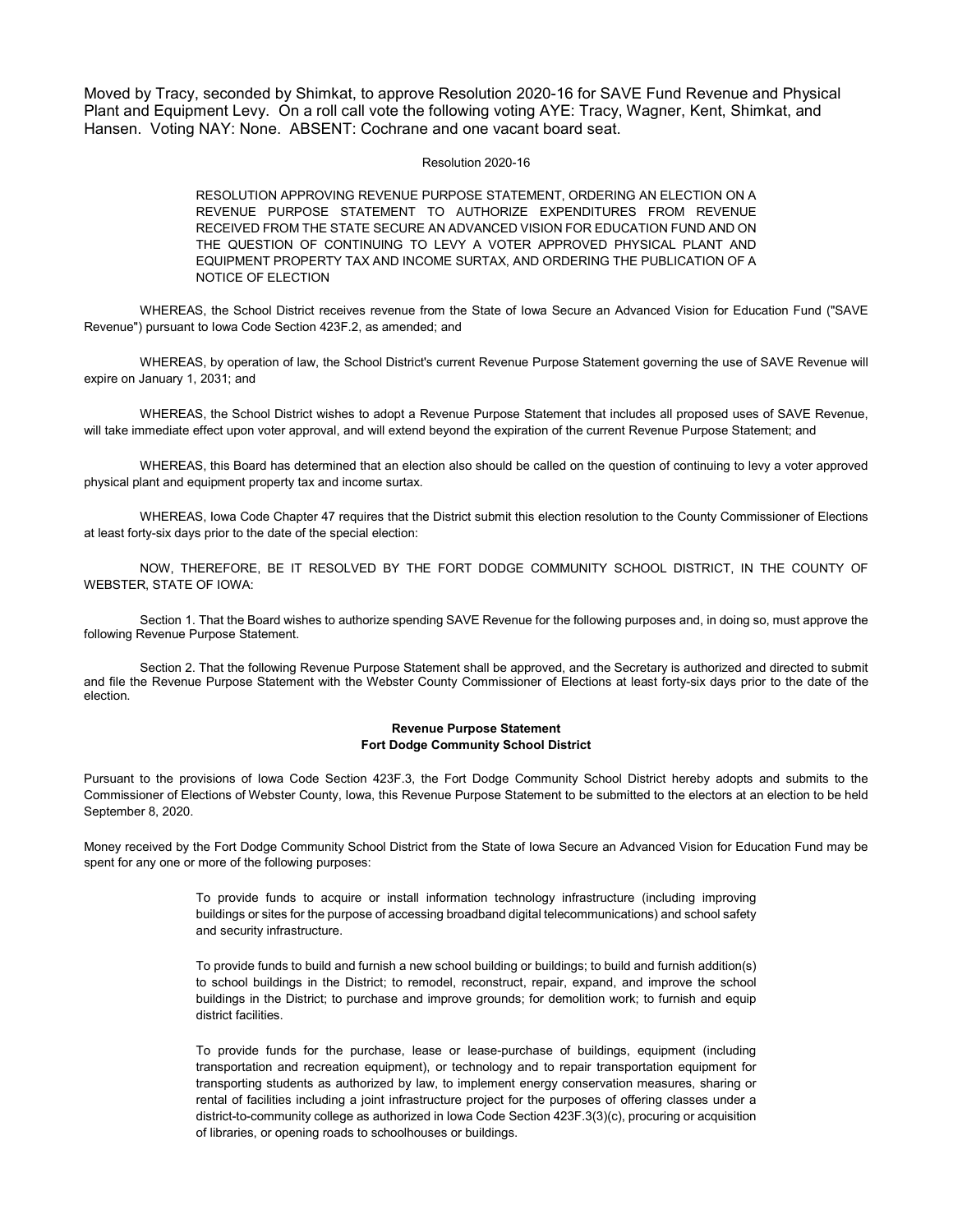To provide funds to purchase land as part of start-up costs for new student construction program or if the sale of the previous student construction was insufficient to purchase land, and to purchase construction materials and supplies for a student-constructed building or shed intended to be retained by and used by the District.

To provide funds to make payments to a municipality or other entity as required under Iowa Code Section 403.19(2).

To provide funds for demolition, cleanup, and other costs if such costs are necessitated by, and incurred within two years of, a disaster.

To provide funds to establish and maintain public recreation places and playgrounds; provide for supervision and instruction for recreational activities; or for community education purposes.

To provide funds for the payment of principal and interest or retirement of general obligation bonds issued for school infrastructure purposes, energy improvement loans, loan agreements authorized by Iowa Code Section 297.36, sales, service and use tax revenue bonds issued under Iowa Code Section 423E.5 or Iowa Code Section 423F.4.

To provide funds for property tax relief; and

To provide funds for other authorized expenditures and purposes as now or hereafter permitted by law and designated by the Fort Dodge Community School District.

Section 3. That an election is called of the qualified electors of the Fort Dodge Community School District, in the County of Webster, on Tuesday, September 8, 2020. The following Propositions are approved, and the Secretary is authorized and directed to submit and file the following Propositions for the Ballot with the Webster County Commissioner of Elections at least forty-six days prior to the date of the special election:

### PROPOSITION

Summary: To adopt a Revenue Purpose Statement specifying the use of revenues the Fort Dodge Community School District will receive from the State of Iowa Secure an Advanced Vision for Education Fund.

In the Fort Dodge Community School District, the following Revenue Purpose Statement which specifies the use of revenues the Fort Dodge Community School District will receive from the State of Iowa Secure an Advanced Vision for Education Fund shall be adopted.

> To provide funds to acquire or install information technology infrastructure (including improving buildings or sites for the purpose of accessing broadband digital telecommunications) and school safety and security infrastructure.

> To provide funds to build and furnish a new school building or buildings; to build and furnish addition(s) to school buildings in the District; to remodel, reconstruct, repair, expand, and improve the school buildings in the District; to purchase and improve grounds; for demolition work; to furnish and equip district facilities.

> To provide funds for the purchase, lease or lease-purchase of buildings, equipment (including transportation and recreation equipment), or technology and to repair transportation equipment for transporting students as authorized by law, to implement energy conservation measures, sharing or rental of facilities including a joint infrastructure project for the purposes of offering classes under a district-to-community college as authorized in Iowa Code Section 423F.3(3)(c), procuring or acquisition of libraries, or opening roads to schoolhouses or buildings.

> To provide funds to purchase land as part of start-up costs for new student construction program or if the sale of the previous student construction was insufficient to purchase land, and to purchase construction materials and supplies for a student-constructed building or shed intended to be retained by and used by the District.

> To provide funds to make payments to a municipality or other entity as required under Iowa Code Section 403.19(2).

> To provide funds for demolition, cleanup, and other costs if such costs are necessitated by, and incurred within two years of, a disaster.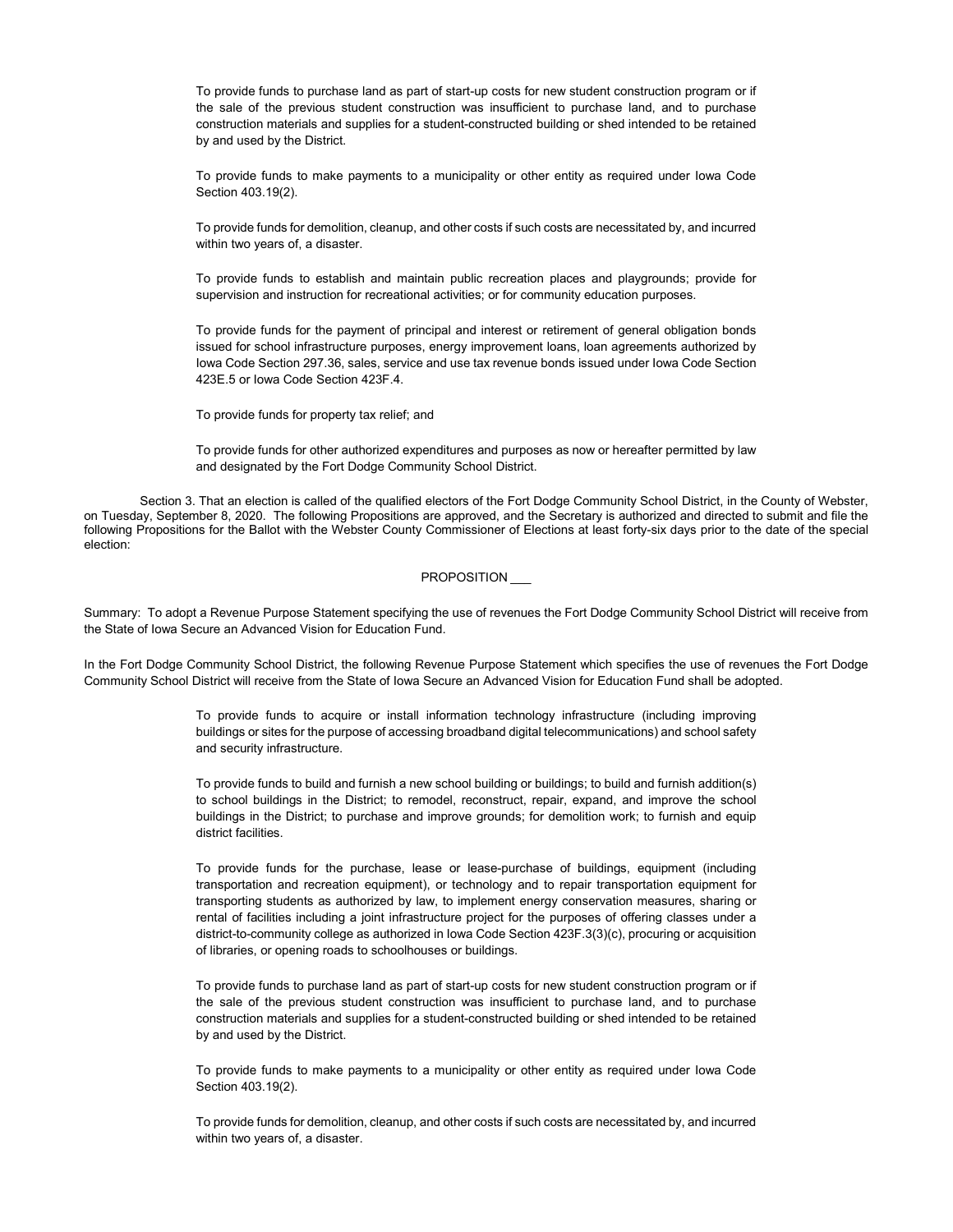To provide funds to establish and maintain public recreation places and playgrounds; provide for supervision and instruction for recreational activities; or for community education purposes.

To provide funds for the payment of principal and interest or retirement of general obligation bonds issued for school infrastructure purposes, energy improvement loans, loan agreements authorized by Iowa Code Section 297.36, sales, service and use tax revenue bonds issued under Iowa Code Section 423E.5 or Iowa Code Section 423F.4.

To provide funds for property tax relief; and

To provide funds for other authorized expenditures and purposes as now or hereafter permitted by law and designated by the Fort Dodge Community School District.

It being understood that if this proposition should fail to be approved by the voters, such failure shall not be construed to terminate or restrict authority previously granted by the voters to expend receipts from the Secure an Advanced Vision for Education Fund.

If approved, this Revenue Purpose Statement shall remain in effect until replaced or amended by the Fort Dodge Community School District.

## PROPOSITION

Shall the Board of Directors of the Fort Dodge Community School District, in the County of Webster, State of Iowa, for the purpose of purchasing and improving grounds; constructing schoolhouses or buildings and opening roads to schoolhouses or buildings; purchasing of buildings; purchase, lease or lease-purchase of technology and equipment; paying debts contracted for the erection or construction of schoolhouses or buildings, not including interest on bonds; procuring or acquisition of libraries; repairing, remodeling, reconstructing, improving, or expanding the schoolhouses or buildings and additions to existing schoolhouses; expenditures for energy conservation; renting facilities under Iowa Code Chapter 28E; purchasing transportation equipment for transporting students; lease purchase option agreements for school buildings or equipment; purchasing equipment authorized by law; or for any purpose or purposes now or hereafter authorized by law, be authorized for a period of ten (10) years to levy and impose a voter-approved physical plant and equipment tax of not exceeding One Dollar Thirty-four Cents (\$1.34) per One Thousand Dollars (\$1,000) of assessed valuation of the taxable property within the school district, and be authorized annually, in combination, as determined by the board, to levy a physical plant and equipment property tax upon all the taxable property within the school district commencing with the levy of property taxes for collection in the fiscal year ending June 30, 2025, and to impose a physical plant and equipment income surtax upon the state individual income tax of each individual income taxpayer resident in the school district on December 31 for each calendar year commencing with calendar year 2024, or each year thereafter?

#### [END OF BALLOT LANGUAGE]

Section 4. That the notice of the election and ballot form used at the election shall be prepared in accordance with the provisions of the Iowa Code and Iowa Administrative Rules.

Section 5. This election will be conducted by the County Auditor of Webster County, as Commissioner of Elections.

Section 6. That the Election Board for the Voting Precinct or precincts be appointed by the County Commissioner of Elections for each County conducting an election, not less than 15 days before the election.

Section 7. The Commissioner of Elections is requested and directed to make publication of the Notice of Election at least once, not less than four days nor more than twenty days prior to the election, in a newspaper that meets the requirements of Iowa Code Section 49.53(2). That, in addition to the ballot proposition, the Notice of Election must include the following statement:

> "If a majority of eligible electors voting on the question fail to approve this Revenue Purpose Statement, then upon expiration of the current Revenue Purpose Statement, revenues received by the School District from the Secure an Advanced Vision for Education fund shall be expended in the following order:

The payment of bonds for which SAVE Revenue has been pledged;

Reduction of bond levies under Iowa Code Sections 298.18 and 298.18A and all other debt levies;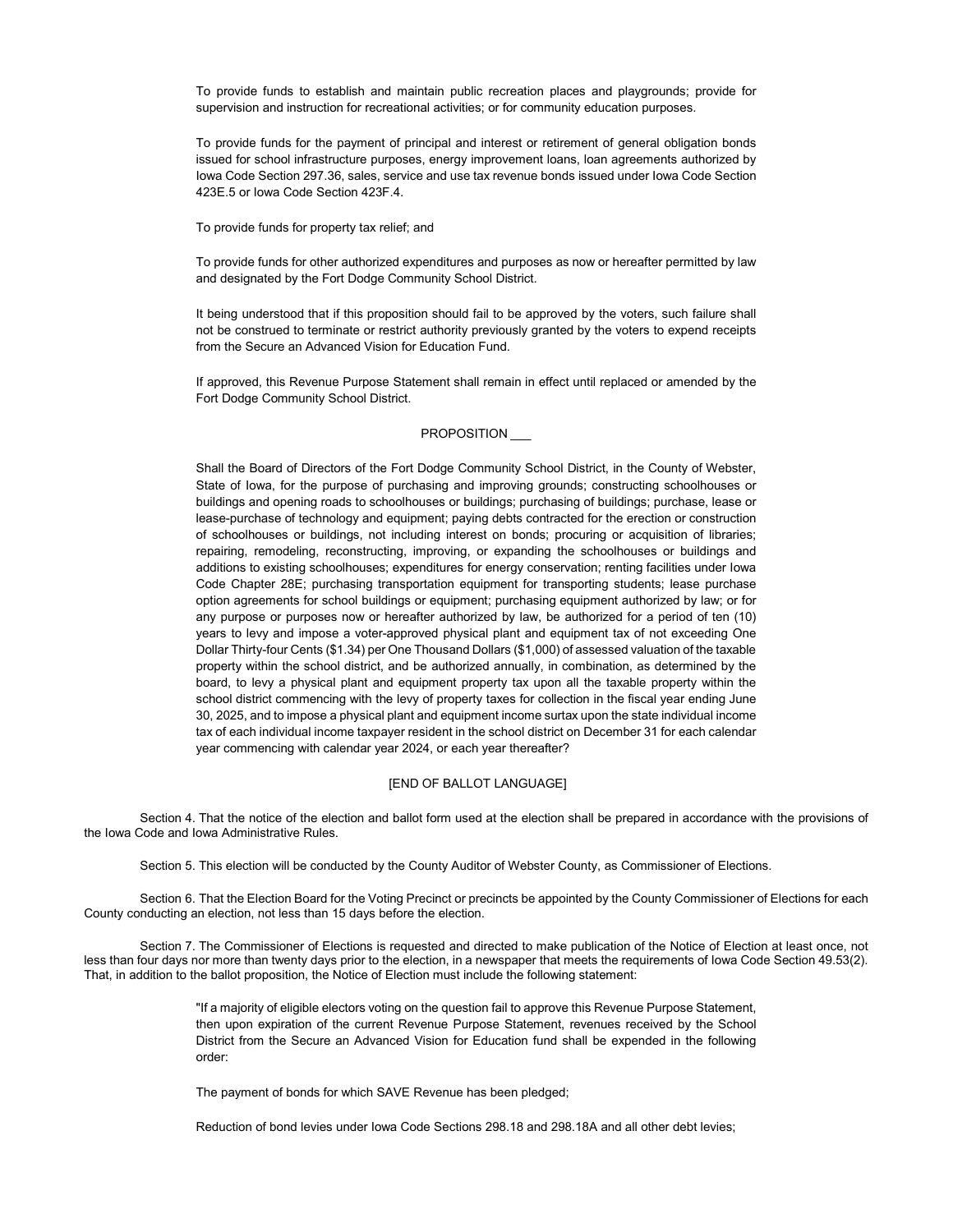Reduction of the regular and voter-approved physical plant and equipment levy under Iowa Code Section 298.2;

Reduction of the public educational and recreational levy under Iowa Code Section 300.2;

For any authorized infrastructure purpose of the school district as defined in Iowa Code Section 423F.3(6); and

For the payment of principal and interest on bonds issued under Iowa Code Sections 423E.5 and 423F.4."

Section 8. That the Secretary is authorized and directed to publish the Notice of Election on the Fort Dodge Community School District's internet site at least once, not less than four days nor more than twenty days prior to the election.

Section 9. That the County Commissioner of Elections shall prepare all ballots and election registers and other supplies necessary for the proper and legal conduct of this election and the Secretary of the Board is directed to cooperate with these Commissioner of Elections in the preparation of the necessary proceedings.

Section 10. That the Secretary is directed to file a certified copy of this Resolution in the Office of the County Commissioner of Elections to constitute the "written notice" to the County Commissioner of Elections of the election date, required to be given by the governing body under the provisions of Iowa Code Chapter 47.

PASSED AND APPROVED this 8<sup>th</sup> day of June, 2020.

Stuart Cochrane President of the Board of Directors Fort Dodge Community School District

ATTEST: Adriana Utley Secretary of the Board of Directors Fort Dodge Community School District

#### **CERTIFICATE**

) ) SS )

### STATE OF IOWA

#### COUNTY OF WEBSTER

I, the undersigned Secretary of the Board of Directors of the Fort Dodge Community School District, in the County of Webster, State of Iowa, do hereby certify that attached is a true and complete copy of the portion of the corporate records of the School District showing proceedings of the Board, and the same is a true and complete copy of the action taken by the Board with respect to the matter at the meeting held on the date indicated in the attachment, which proceedings remain in full force and effect, and have not been amended or rescinded in any way; that the meeting and all action was duly and publicly held in accordance with a notice of meeting and a tentative agenda, a copy of which was timely served on each member of the Board and posted on a bulletin board or other prominent place easily accessible to the public and clearly designated for that purpose at the principal office of the Board pursuant to the local rules of the Board and the provisions of Chapter 21, Code of Iowa, upon reasonable advance notice to the public and media at least twenty-four hours prior to the commencement of the meeting as required by law and with members of the public present in attendance; I further certify that the individuals named therein were on the date thereof duly and lawfully possessed of their respective offices as indicated therein, that no board vacancy existed except as may be stated in the proceedings, and that no controversy or litigation is pending, prayed or threatened involving the incorporation, organization, existence or boundaries of the School District or the right of the individuals named therein as officers to their respective positions.

WITNESS my hand this 8<sup>th</sup> day of June, 2020.

### Adriana Utley

Secretary of the Board of Directors of the Fort Dodge Community School District

Moved by Kent, seconded by Tracy, to appoint Pamela Stangeland as alternate investigator for Title VII, Title IX, and Section 504 effective July 1, 2020. All present voting aye, motion carried.

Moved by Shimkat, seconded by Hansen, to approve the second reading of revision of Board Policy 105 Beliefs. All present voting aye, motion carried.